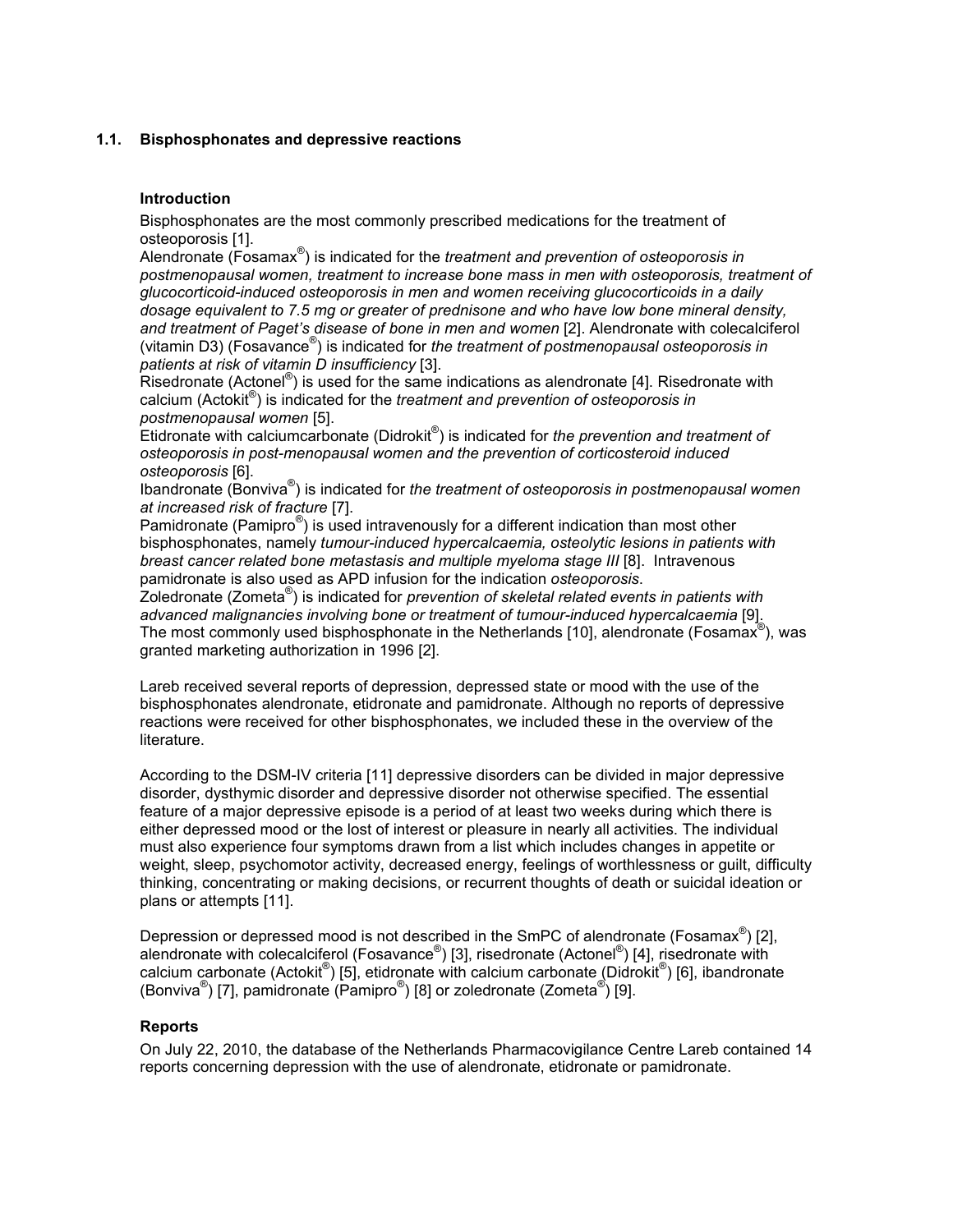| Patient,<br>Sex, Age                   | Drug<br>Indication for use                                                                                                   | Concomitant<br>medication                                    | <b>Suspected adverse</b><br>drug reaction                                                    | Time to onset,<br><b>Action with drug</b><br>outcome                     |
|----------------------------------------|------------------------------------------------------------------------------------------------------------------------------|--------------------------------------------------------------|----------------------------------------------------------------------------------------------|--------------------------------------------------------------------------|
| A 16425<br>$F, 61 - 70$<br>years       | alendronate 10 mg<br>daily,<br>osteoporosis                                                                                  | spironolactone,<br>furosemide,<br>ipratropium,<br>budesonide | depressed state,<br>hoarseness,<br>drowsiness,<br>abdominal discomfort                       | 6 weeks<br>discontinued<br>not reported                                  |
| B 17110<br>F, 70<br>years and<br>older | alendronate 10 mg<br>daily,<br>unspecified                                                                                   | hydrophilic cream<br>('lanette'),<br>calcium carbonate       | depressed state                                                                              | 6 weeks<br>no change<br>not reported                                     |
| C 19211<br>$M, 41 - 50$<br>years       | etidronate cyclical use<br>of 400 mg daily during<br>14 days followed by 72<br>days of calcium<br>carbonate,<br>osteoporosis | beclomethasone                                               | depressed state                                                                              | 3 weeks<br>discontinued<br>recovered after<br>one month                  |
| D* 19212<br>$F, 51 - 60$<br>years      | etidronate cyclical use<br>of 400 mg daily during<br>14 days followed by 72<br>days of calcium<br>carbonate,<br>osteoporosis | ranitidine,<br>isradipine,<br>triamterene/<br>epitizide      | depressed state                                                                              | 4 years<br>discontinued<br>recovered                                     |
| D* 19212<br>$F, 51 - 60$<br>years      | pamidronate 90 mg per<br>IV, osteoporosis                                                                                    |                                                              | depressed state,<br>agitation                                                                | quickly after start<br>discontinued<br>recovered                         |
| E 22487<br>$F, 31 - 40$<br>years       | alendronate 10 mg<br>daily,<br>osteoporosis<br>fluvoxamine 50 mg 3<br>times daily                                            |                                                              | drug level decreased,<br>depression<br>aggravated                                            | not reported<br>discontinued<br>not reported                             |
| F 28069<br>F, 70<br>years and<br>older | alendronate 10 mg<br>daily,<br>osteoporosis                                                                                  | ibuprofen,<br>temazepam                                      | depressed state                                                                              | not reported<br>discontinued<br>recovered                                |
| G 45315<br>$F, 61 - 70$<br>years       | alendronate 70 mg<br>weekly,<br>osteoporosis                                                                                 |                                                              | depression,<br>gastro-intestinal<br>disorder,<br>bone pain,<br>peripheral oedema,<br>fatigue | not reported<br>exactly, gradual<br>onset<br>discontinued<br>recovering  |
| H 47307<br>$F, 51 - 60$<br>years       | alendronate 70 mg<br>weekly,<br>osteoporosis                                                                                 | diazepam                                                     | depression,<br>restlessness,<br>emotional lability                                           | couple of days<br>discontinued,<br>recovered,<br>positive<br>rechallenge |
| 48815<br>$M, 51 - 60$<br>years         | alendronate 70 mg<br>weekly,<br>unspecified                                                                                  |                                                              | depressed state.<br>bone pain,<br>oedema legs,<br>fatigue,<br>allergic reaction              | not reported<br>discontinued<br>not reported                             |

Table 1. Reports of depression associated with the use of bisphosphonates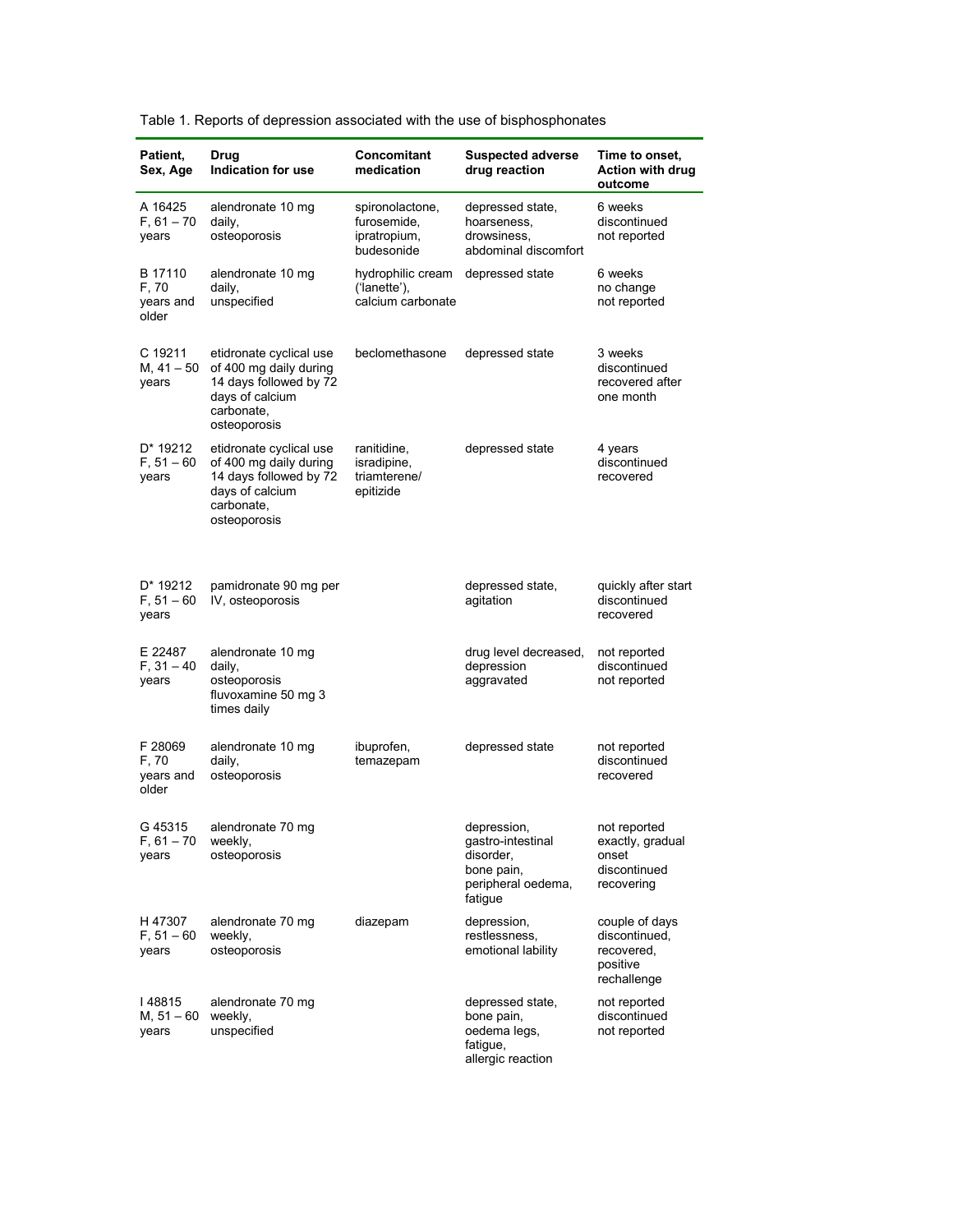| Patient.<br>Sex, Age                   | Drug<br>Indication for use                                                                                                            | Concomitant<br>medication                                           | <b>Suspected adverse</b><br>drug reaction                       | Time to onset.<br><b>Action with drug</b><br>outcome                                                  |
|----------------------------------------|---------------------------------------------------------------------------------------------------------------------------------------|---------------------------------------------------------------------|-----------------------------------------------------------------|-------------------------------------------------------------------------------------------------------|
| J 65558<br>F, 70<br>years and<br>older | alendronate with<br>colecalciferol 70<br>mg/2800 ie weekly,<br>osteopenia                                                             | diazepam,<br>maprotiline,<br>nitrazepam,<br>vitamin $C +$ garlic    | depressed state                                                 | 5 hours<br>discontinued<br>recovered                                                                  |
| K. 104474<br>$F, 61 - 70$<br>years     | alendronate 70 mg<br>weekly,<br>osteoporosis                                                                                          |                                                                     | depressed mood,<br>anxiety                                      | not reported<br>discontinued<br>recovered                                                             |
| L 88028<br>$F, 61 - 70$<br>years       | alendronate 70 mg<br>weekly,<br>osteoporosis                                                                                          | pantoprazole,<br>salbutamol                                         | depressed mood                                                  | month<br>discontinued<br>recovered                                                                    |
| M 101865<br>M, $41 - 50$<br>years      | etidronate cyclical use<br>of 400 mg daily during<br>14 days followed by 72<br>days of calcium<br>carbonate.<br>osteoporosis          |                                                                     | depressed mood                                                  | within a day<br>discontinued and<br>replaced by<br>risedronate<br>recovered                           |
| N 70459<br>$F, 31 - 40$<br>years       | anastrozole 1 mg,<br>breast cancer.<br>goserelin 3.6 mg in<br>injection,<br>breast cancer.<br>alendronate 70 mg<br>weekly, prevention | ibandronate<br>calcium<br>carbonate/<br>colecalciferol.<br>zolpidem | depressed mood,<br>arthralgia,<br>cough,<br>insomnia,<br>nausea | 2 weeks<br>discontinued,<br>recovered.<br>rechallenge only<br>for the<br>anastrozole and<br>goserelin |

\* Patient D appears twice in table 1. See the description of this case below.

Patient A uses budesonide as concomitant medication. For this drug depression is listed in the SmPC as a rare adverse drug reaction (incidence 0.1 - 0.01%) [12].

The cases of patient C en D were previously published by Wolffenbuttel & van der Klauw [13] and also reported to Lareb.

Patiënt C is male aged 41 – 50 years who was treated with etidonate for osteoporosis. He had a medical history of chronic obstructive pulmonary disease and had been treated with corticosteroids for a prolonged period. The patient suffered from fatigue, concentration impairment, irritation, spontaneous crying and depressed feelings. The reaction occurred after each cycle of etidronate use and recovered within weeks. Each following time etidronate was used again, the reaction reoccurred. The blood calcium level was within the normal range in this patient. Etidronate was withdrawn and the reaction did not occur again for the following five years.

Patient D appears twice in table 1, this case had not been divided into two separate case reports with their own ID-numbers at the time of reporting (1997).

Patient D had been treated for osteoporosis with etidronate since she was 50. At the age of 54 changes in her mood, memory impairment and difficulties with concentration occurred. She felt depressed and emotionally drained. The blood calcium level was within the normal range in this patient. After withdrawal of etidronate the patient recovered within two months. Her other medication had not been changed during this period.

When the patient was 56 pamidronate 90 mg per IV was started to treat her osteoporosis. Quickly after start of pamidronate the same reactions occurred again and the patient became depressed and agitated. Pamidronate was withdrawn and she recovered. Treatment with bisphosphonates was not started again; the patient was treated with colecaliferol, vitamin D and calcium.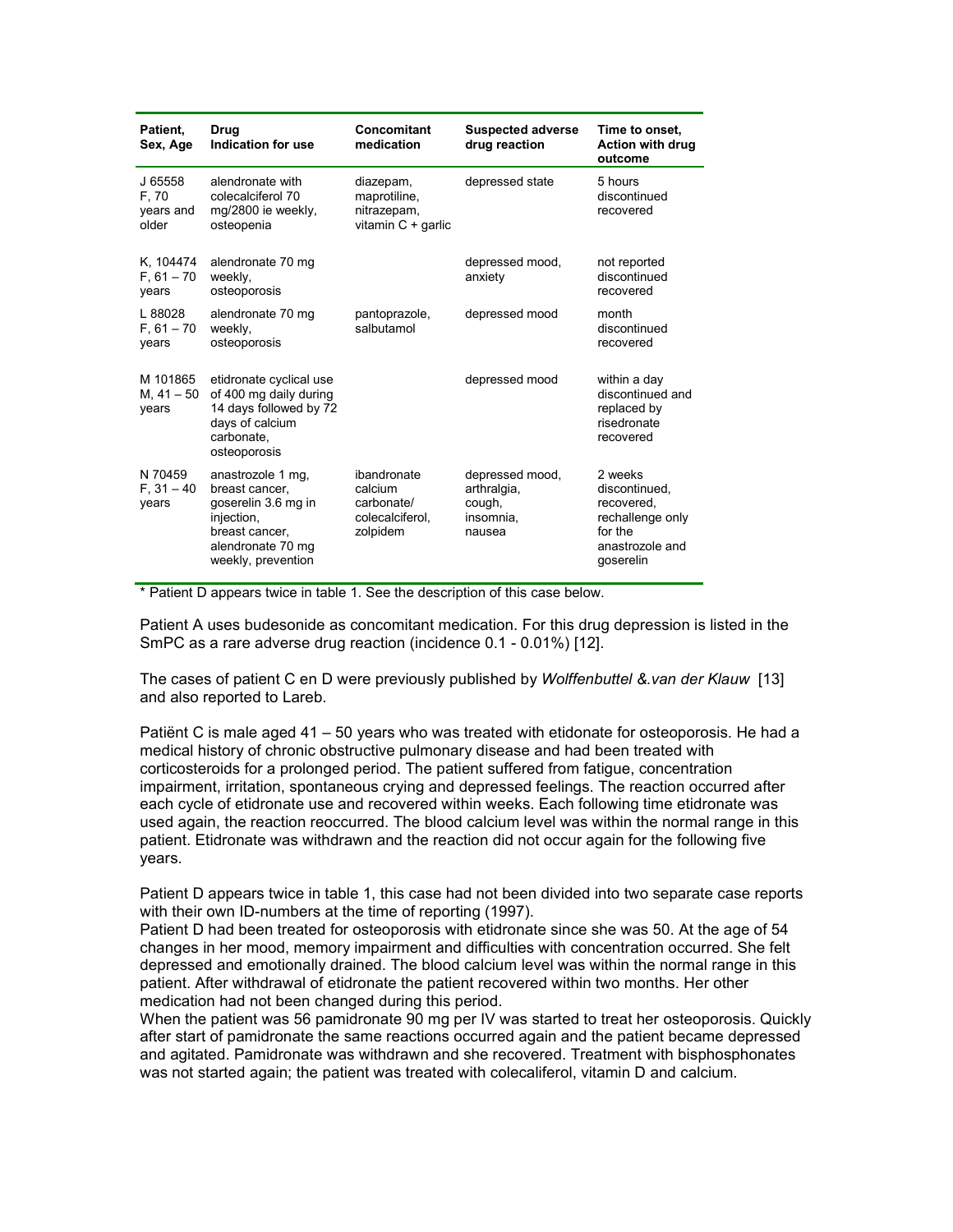Patient E had a history of depression. Fluvoxamine had been used for years and every time this drug was discontinued a relapse of the depression occurred. The last six years the patient had been using fluvoxamine constantly and had not suffered from a relapse of the depression. After alendronate was started, the depression worsened again. In hospital the blood level of fluvoxamine was determined; this had decreased without a known cause. A possible interaction between alendronate and fluvoxamine was reported to the pharmacovigilance centre. At the time of reporting (12-10-1998), alendronate was discontinued but the patient had not recovered.

Patient J (consumer report) reported that the first couple of weeks after alendronate with colecaliferol she only suffered from complaints a few hours after intake. Gradually the depressed state prolonged and she also suffered from fatigue. In her report the patient asked if there was a possibility for an interaction between maprotiline and alendronate with colecalciferol. After withdrawal of the suspect drug she recovered. The indication for the use of maprotiline, a tricyclic antidepressant, is not given in this report.

Patient M only suffered from a depressed mood during the 14 days of etidronate use during a cycle. During the following 72 days of calcium carbonate use the reaction recovered.

Patient N (consumer report) reported that she thinks the combination between anastrozole and goserelin was the main cause for her depressed mood. There was a positive dechallenge for all suspected drugs (anastrozole, goserelin and alendronate) but a positive rechallenge was only reported for anastrozole and goserelin. The patients' serious illness could also be a factor in the occurrence of the depressed state.

## Other sources of information

## SmPC

Depressive reactions including depression or depressed state or mood are not described in the Dutch SmPC's of the various bisphosphonates [2-9]. The Dutch SmPC of pamidronate [8] describes some psychiatric adverse drug reactions like agitation and visual hallucinations. The Dutch SmPC of zoledronate mentions anxiety, sleep disturbance and confusion as possible psychiatric reactions [9].

Depression is not described in the US SmPC of alendronate (Fosamax<sup>®</sup>) [14]. The US SmPC of etidronate (Didronel<sup>®</sup>) mentions neuropsychiatric events including amnesia, confusion, depression and hallucination as events based on worldwide postmarketing experience [15]. The US SmPC of risedronate (Actonel<sup>®</sup>) mentions that depression occurred with an incidence of 6.8% compared to 6.1% with placebo in combined phase 3 postmenopausal osteoporosis treatment trials [16]. Four randomized, double-blind, placebo-controlled multinational trials of 3232 women aged 38 to 85 years with postmenopausal osteoporosis were combined. The duration of the trials was up to three years, with 1619 patients exposed to placebo and 1613 patients exposed to risedronate 5 mg. Based on the numbers on the SmPC, this difference is not statistically significant (2-sided  $X^2$ -test p-value = 0.43)

During a study which compared risedronate 5 mg daily and 35 mg weekly for the treatment of osteoporosis in postmenopausal women (n=965), the incidence of depression was 2.3% for both groups [17].

The US SmPC of zoledronate (Zometa® ) describes that in 3 randomized, double-blind, active, and placebo-controlled clinical trials in patients with multiple myeloma and bone metastases, the incidence of depression in patients receiving zoledronic acid 4 mg (n=1,031) compared to pamidronate 90 mg (n=556) and to placebo (n=455) was 14% versus 17% versus 11%, respectively [18].

Based on the numbers in the SmPC, the difference between zoledronate and placebo is not statistically significant (2-sided  $X^2$ -test p-value = 0.13). The difference between pamidronate and placebo is statistically significant (2-sided  $X^2$ -test p-value = 0.007)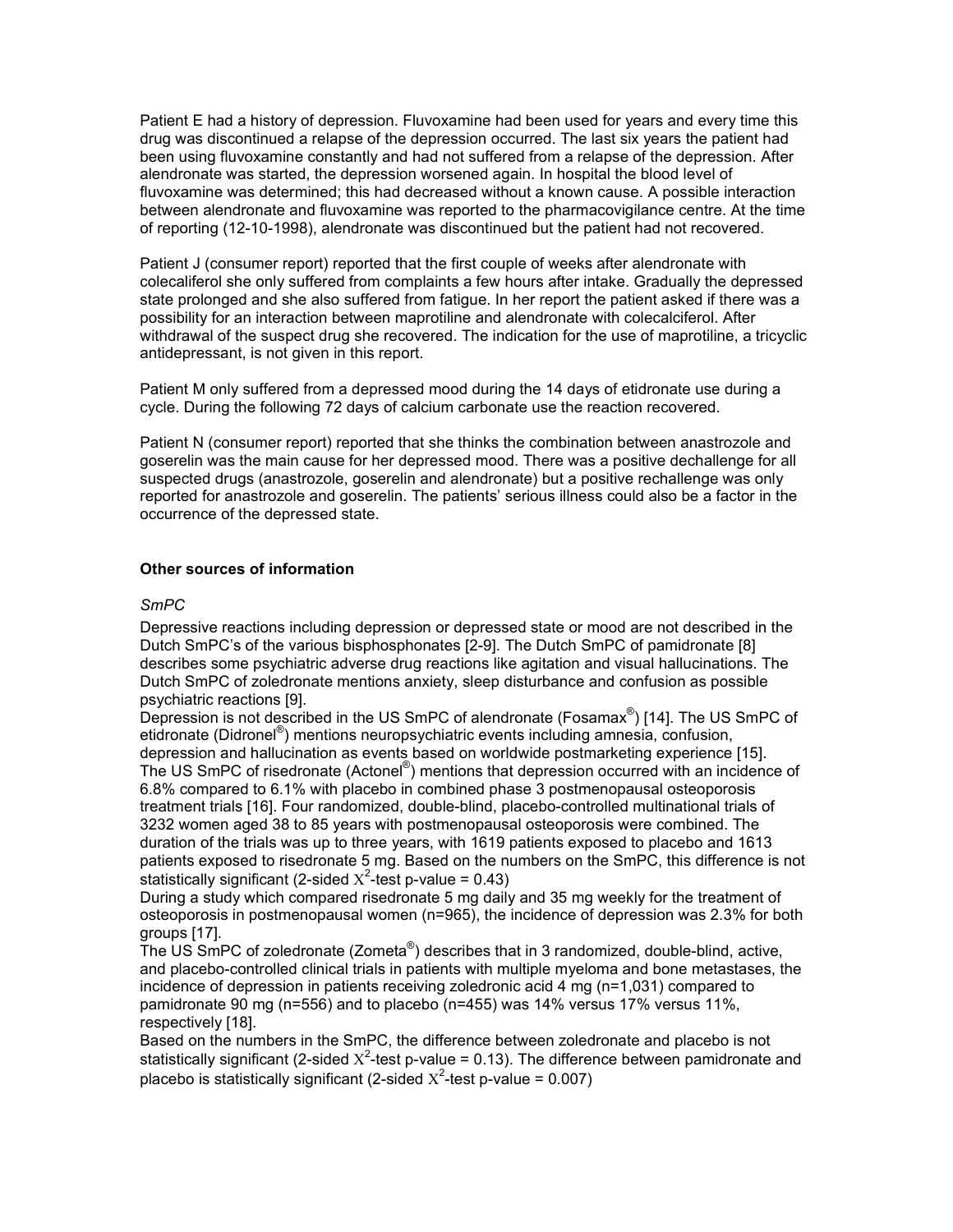### **Literature**

In the article by Wolffenbuttel & van der Klauw [13] a third patient is presented, whose case was not reported to Lareb. This patient was a female, aged 67 who also suffered from a depressed mood, agitation and impaired concentration with cyclical use of etidronate. The blood calcium level was within the normal range in this patient. Shortly after withdrawal of etidronate, she recovered. There were no other emotional or psychosocial problems. Alendronate was started and the depressed mood reoccurred together with insomnia, palpitations and rash. Alendronate was withdrawn and the patient recovered. Three monthly intravenous pamidronate was started without reoccurrence of the reactions.

To the best of our knowledge no other case reports about bisphosphonate-induced depressive reactions have been published.

#### Databases

Table 2. Reports of depressive reactions associated with bisphosphonates in the Lareb database

| Drug                        | Number of<br>reports | <b>ROR (95% CI)</b> |
|-----------------------------|----------------------|---------------------|
| Alendronate                 | 11                   | $1.3(0.7 - 2.5)$    |
| Etidronate                  | 3                    | $2.5(0.8 - 7.9)$    |
| Bisphosphonates in<br>total | 14                   | $1.5(0.9 - 2.6)$    |

For the Lareb database the MedDRA Preferred terms depression and depressed mood in association with bisphosphonates, with and without calcium or colecalciferol were taken into account. One patient also suffered from depressed feelings during the use of pamidronate, a reporting odds ratio was not calculated for pamidronate.

Table 3. Reports of depressive reactions associated with bisphosphonates in the WHO database

| Drug                        | Number of<br>reports | <b>ROR (95% CI)</b> |
|-----------------------------|----------------------|---------------------|
| Alendronate                 | 638                  | $2.3(2.1 - 2.5)$    |
| Etidronate                  | 18                   | $0.7(0.5 - 1.1)$    |
| Pamidronate                 | 89                   | $1.9(1.5 - 2.3)$    |
| Bisphosphonates in<br>total | 986                  | $1.5(1.4 - 1.6)$    |

For the WHO database the terms WHO-ART terms depression, depression aggravated and depression psychotic in association with bisphosphonates, with and without calcium or colecalciferol were taken into account.

On August  $3<sup>rd</sup>$  the Eudravigilance database contained 753 reports of depression associated with use of one of the bisphosphonates. Specified for individual bisfosfonates results in the following number of reports of depression: alendronate 636, risedronate 42, zoledronate 214, etidronate 1, clodronate, ibandronate 46, pamidronate 116. Because in some reports, more than one bisphosphonate was reported as a suspect drug the total number exceeds 777.

## Prescription data

The number of patients using bisphosphonates in the Netherlands is shown in table 4.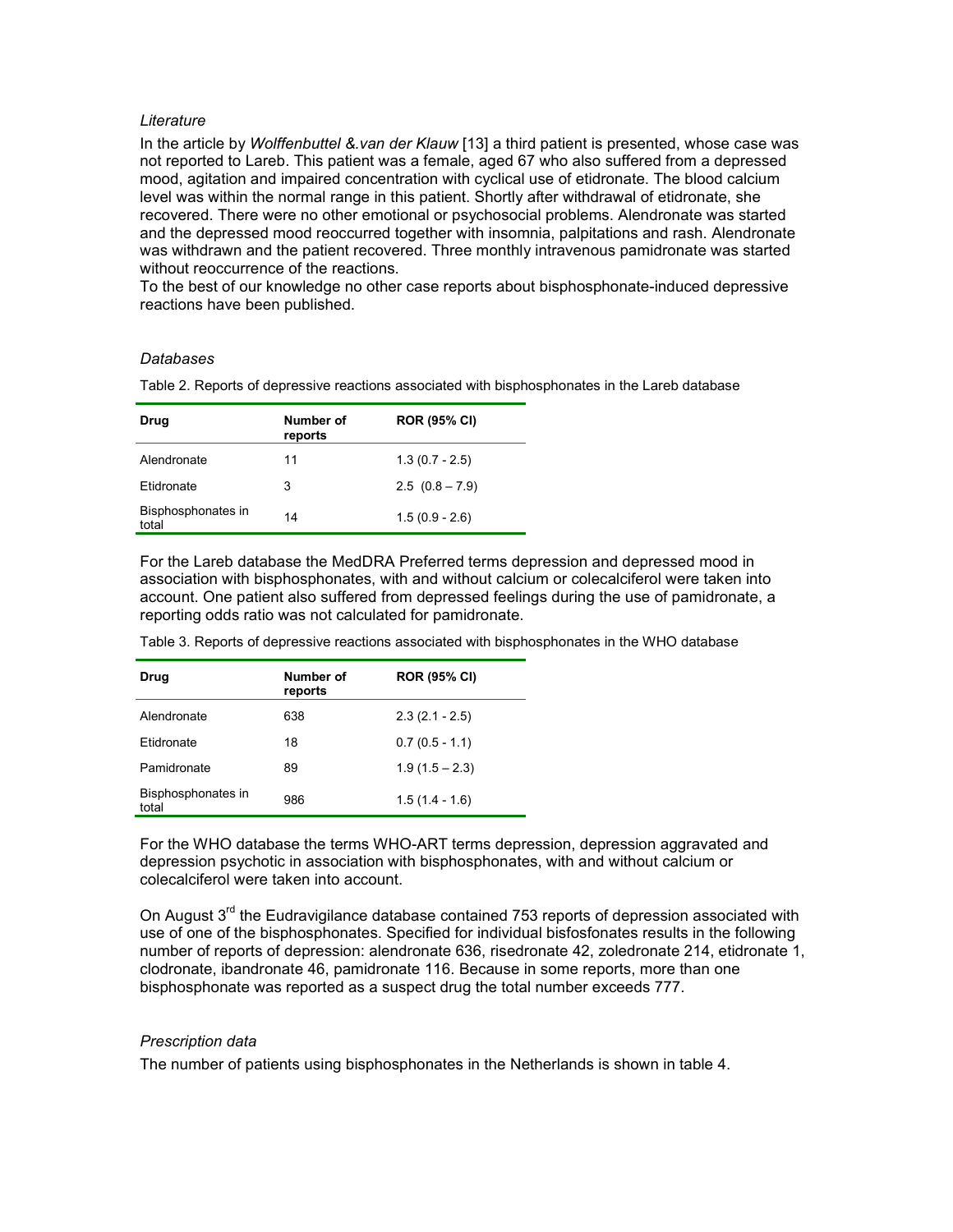| <b>Drug</b>                                                                  | 2006    | 2007    | 2008    | 2009    |
|------------------------------------------------------------------------------|---------|---------|---------|---------|
| Etidronate                                                                   | 2       |         | ٠       |         |
| Etidronate with calcium                                                      | 12,735  | 9,295   | 7,133   | 5.742   |
| Alendronate                                                                  | 144,080 | 139,770 | 141,250 | 149,300 |
| Aledronate with<br>colecalciferol                                            | 12,567  | 17,883  | 21,309  | 25,610  |
| Ibandronate                                                                  | 4,855   | 8,481   | 10,756  | 12,083  |
| Risedronate                                                                  | 59,033  | 61,755  | 66,077  | 72,343  |
| Risedronate with<br>calcium                                                  | 10.973  | 12.400  | 12,798  | 12,763  |
| Zoledronate<br>φ προσωπιστο στο chemical formation of the control of the big | 275     | 452     | 603     | 1,367   |

Table 4. Number of patients using bisphosponates in the Netherlands between 2006 and 2009\* [10]

There are no data for pamidronate available

#### Mechanism

The mechanism through which bisphosphonates might induce depressive symptoms is unknown. Bisphosphonates, including alendronate, can cause hypocalcaemia. Acute hypocalcaemia is commonly associated with symptoms of breathlessness, palpitations, tingling, and spasm. In comparison, chronic hypocalcaemia is more commonly associated with fatigue, irritability, memory loss, depression, confusion, delusions, and hallucinations. However, the decrease in serum calcium is generally mild and occurs with the start of therapy and then plateaus over time [19].

In the patients that were described by Wolffenbuttel & van der Klauw [13], the blood calcium levels were within the normal range.

The authors of a case report of hallucinations associated with alendronate described the hypothesis that changing from the once-daily to the once-weekly formulation of alendronate, although resulting in similar values for the area under the concentration-time curve, yields a greater maximum serum concentration of the drug, ultimately precipitating the adverse reaction their patient experienced. However, this could not be confirmed in their patient since the poor bioavailability with oral administration of alendronate results in serum concentrations below the lower limit of quantification (5 ng/ml) [19].

There were two cases reported to Lareb where a possible drug interaction between alendronate (with colecalciferol) and fluvoxamine (patient E) or maprotiline (Patient J) was mentioned. An interaction between bisphosphonates and antidepressant drugs such as SSRI's or TCA's is not described in Stockley's Drug interactions [20].

## Discussion

Lareb received 14 reports concerning depressive reactions with the use of alendronate or etidronate. In nine cases there was a positive dechallenge and in one patient also a positive rechallenge. In the other four cases the outcome was not reported. A close temporal relationship with the start of each cycle of use of etidronate was reported in patient D and M. In the literature information about this association is scarce, although the US SmPCs of certain bisphosphonates mention the occurrence of depression as an adverse drug event [15,17,18]. However, for risedronate and zoledronate the occurrence of depression was similar in the placebo and the treated group [16].

Lareb has received only reports about three of the bisphosphonates available on the Dutch market namely etidronate, pamidronate and alendronate. In the WHO database there are also reports of depression with other bisphosphonates. This association could possibly be a class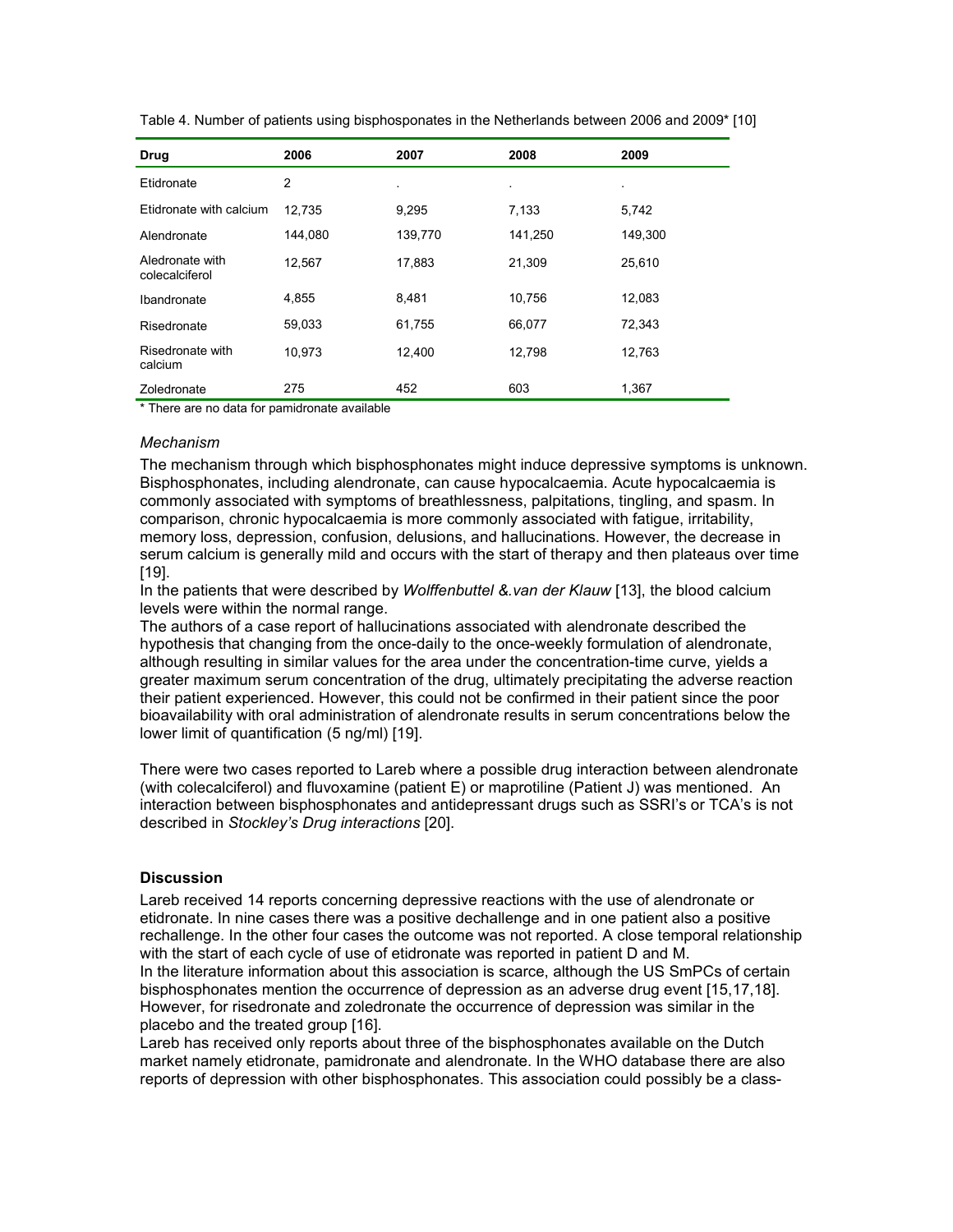effect for all the bisphosphonates. However, a possible class-effect is not fully supported by the cases Lareb received.

Depression is mentioned in the literature as one of the possible risk factors for osteoporosis [21].

### Conclusion

These cases illustrate a possible signal of depressive reactions occurring with alendronate, pamidronate and etidronate. This association could possibly be a class-effect for all the bisphosphonates.

> • Possible new signal of alendronate, pamidronate and etidronate associated with depressive reactions

References

- 1. Strampel W, Emkey R, Civitelli R. Safety considerations with bisphosphonates for the treatment of osteoporosis. Drug Saf 2007;30(9):755-63.
- 2. Dutch SmPC Fosamax® . (version date: 12-9-2009, access date: 22-7-2010) http://db.cbg-meb.nl/IBteksten/h18021.pdf.
- 3. Dutch SmPC Fosavance®. (version date: 8-7-2010, access date: 22-7-2010) http://www.ema.europa.eu/docs/en\_GB/document\_library/EPAR\_- Product\_Information/human/000619/WC500024251.pdf.
- 4. Dutch SmPC Actonel®. (version date: 24-2-2010, access date: 22-7-2010) http://db.cbg-meb.nl/IBteksten/h24990.pdf.
- 5. Dutch SmPC Actokit®. (version date: 11-3-2010, access date: 22-7-2010) http://db.cbg-meb.nl/IB-teksten/h31634.pdf.
- 6. Dutch SmPC Didrokit®. (version date: 4-3-2009, access date: 22-7-2010) http://db.cbg-meb.nl/IB-teksten/h13739.pdf.
- 7. Dutch SmPC Bonviva®. (version date: 7-7-2010, access date: 22-7-2010) http://www.ema.europa.eu/docs/en\_GB/document\_library/EPAR\_- \_Product\_Information/human/000501/WC500052652.pdf.
- 8. Dutch SmPC Pamipro®. (version date: 5-6-2009, access date: 22-7-2010) http://db.cbg-meb.nl/IB-teksten/h30331.pdf. 9. Dutch SmPC Zometa®. (version date: 5-6-2010, access date: 22-7-2010)
- http://www.ema.europa.eu/docs/en\_GB/document\_library/EPAR\_- \_Product\_Information/human/000336/WC500051730.pdf.
- 10. College for Health Insurances. GIP database. (version date: 9-6-2009, access date: 10-2-2010) http://www.gipdatabank.nl/index.asp?scherm=tabellenFrameSet&infoType=g&tabel=01-basis&item=J01FF.
- 11. American Psychiatric Association. DSM-IV Diagnostic and Statistical Manual of Mental Disorders. ed. Washington DC: American Psychiatric Association; 1994.
- 12. Dutch SmPC Pulmicort® . (version date: 18-9-2008, access date: 22-9-2010) http://db.cbg-meb.nl/IBteksten/h13698.pdf.
- 13. Wolffenbuttel BH, van der Klauw MM. [Psychiatric side effects associated with diphosphonate treatment]. Ned Tijdschr Geneeskd 2003;147(1):35-7.
- 14. US SmPC Fosamax® . (version date: 1-3-2010, access date: 23-7-2010) http://www.accessdata.fda.gov/drugsatfda\_docs/label/2010/020560s051s055s057,021575s012s016s018lbl.pdf.
- 15. US SmPC Didronel® . (version date: 31-12-2010, access date: 23-7-2010) http://www.accessdata.fda.gov/drugsatfda\_docs/label/2009/017831s055lbl.pdf.
- 16. US SmPC Actonel® . (version date: 31-12-2009, access date: 23-7-2010) http://www.accessdata.fda.gov/drugsatfda\_docs/label/2009/020835s036lbl.pdf.
- 17. US SmPC Actonel with calcium (Copacked)® . (version date: 22-8-2006, access date: 23-7-2010)
- http://www.accessdata.fda.gov/drugsatfda\_docs/label/2006/021823s004\_LBL.pdf.
- 18. US SmPC Zometa® . (version date: 9-11-2009, access date: 23-7-2010) http://www.accessdata.fda.gov/drugsatfda\_docs/label/2009/021223s018lbl.pdf.
- 19. Coleman CI, Perkerson KA, Lewis A. Alendronate-induced auditory hallucinations and visual disturbances. Pharmacotherapy 2004;24(6):799-802.